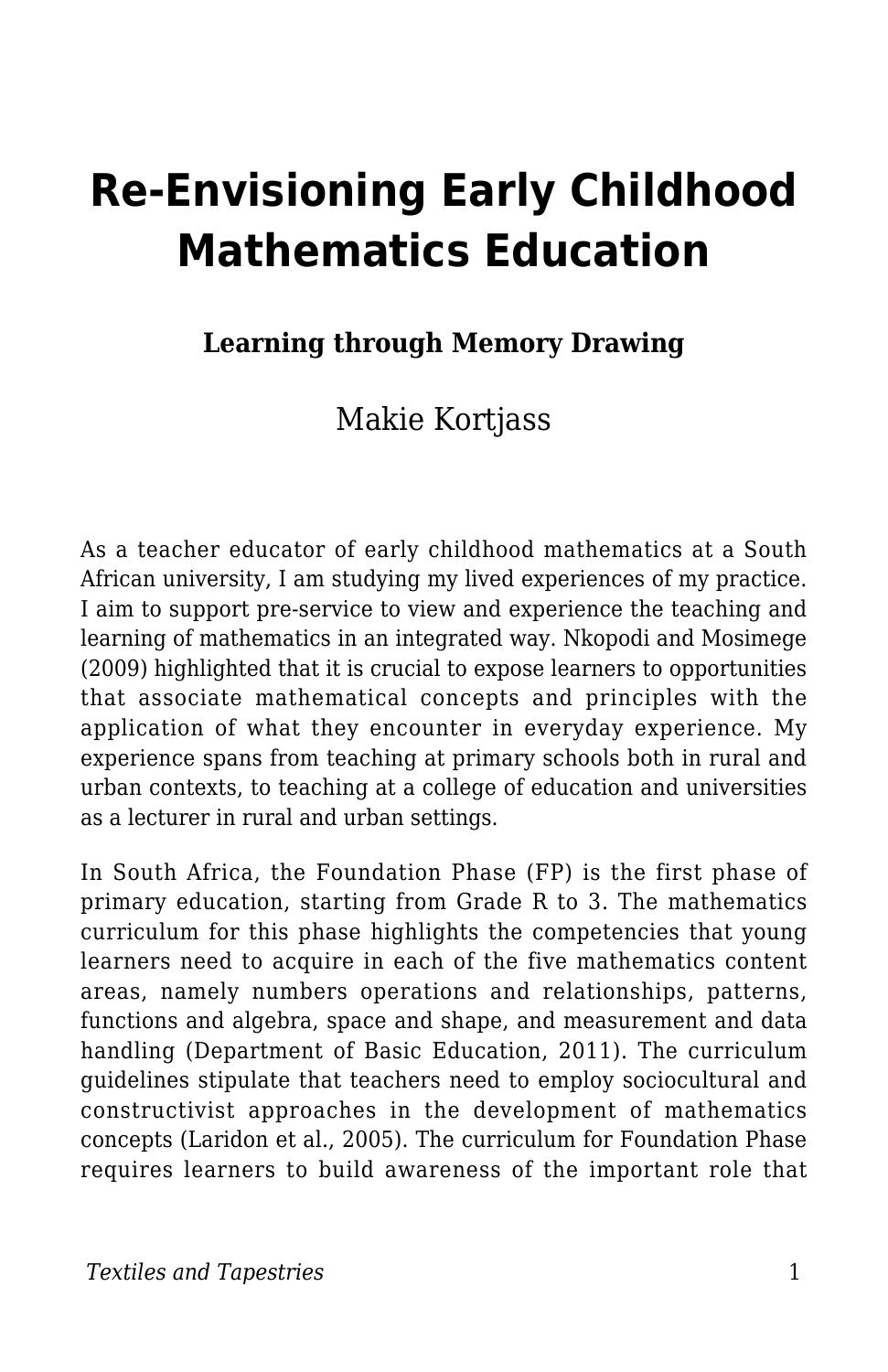Mathematics plays in real-life situations (Department of Basic Education, 2011).

Shulman defines different categories of teacher knowledge that teachers need to have, such as knowledge of content and pedagogy (Shulman, 1987). Pre-service teachers need to acquire "pedagogical content knowledge, content knowledge or subject matter knowledge" as well as mathematics-for-teaching which encompass both subject content knowledge (Pournara et al, 2015, p. 2). Furthermore, Pournara et al. (2015) asserted that teachers require more knowledge than sound content knowledge of Mathematics itself. For example, the use of concrete material when teaching Mathematics is vital. Moreover, when preparing pre-service teachers, there is a need for teacher educators to show how they can use different strategies and incorporate play into early childhood mathematics. Linder et al., (2011) support this view asserting that mathematics for young learners should be presented in a way that they could make meaningful connections through play and exploration.

In this self-study, I am working from a sociocultural theoretical perspective. Goos (2014) emphasizes the importance of cultural materials and people's experience of sociocultural environments in making meaning. In creating positive and meaningful learning experiences, teacher educators need to be able to articulate their knowledge of teaching practice that is informed by theory and firmly grounded in particular contexts (Goos, 2014). They must exhibit expertise as well as uncertainty as they need to explore new methods in their teaching consistently. John-Steiner and Mahn (1996) expand on Vygotsky's sociocultural perspective; which states that language and symbol systems facilitate the occurrence of human activities. These are better understood by scrutinising their historical development. According to Björklund and Ahlskog-Björkman (2017), teachers and teacher educators need to consider the cultural tools as fundamental to teaching and learning and shaping the cognitive processes. The sociocultural perspective also gives attention to social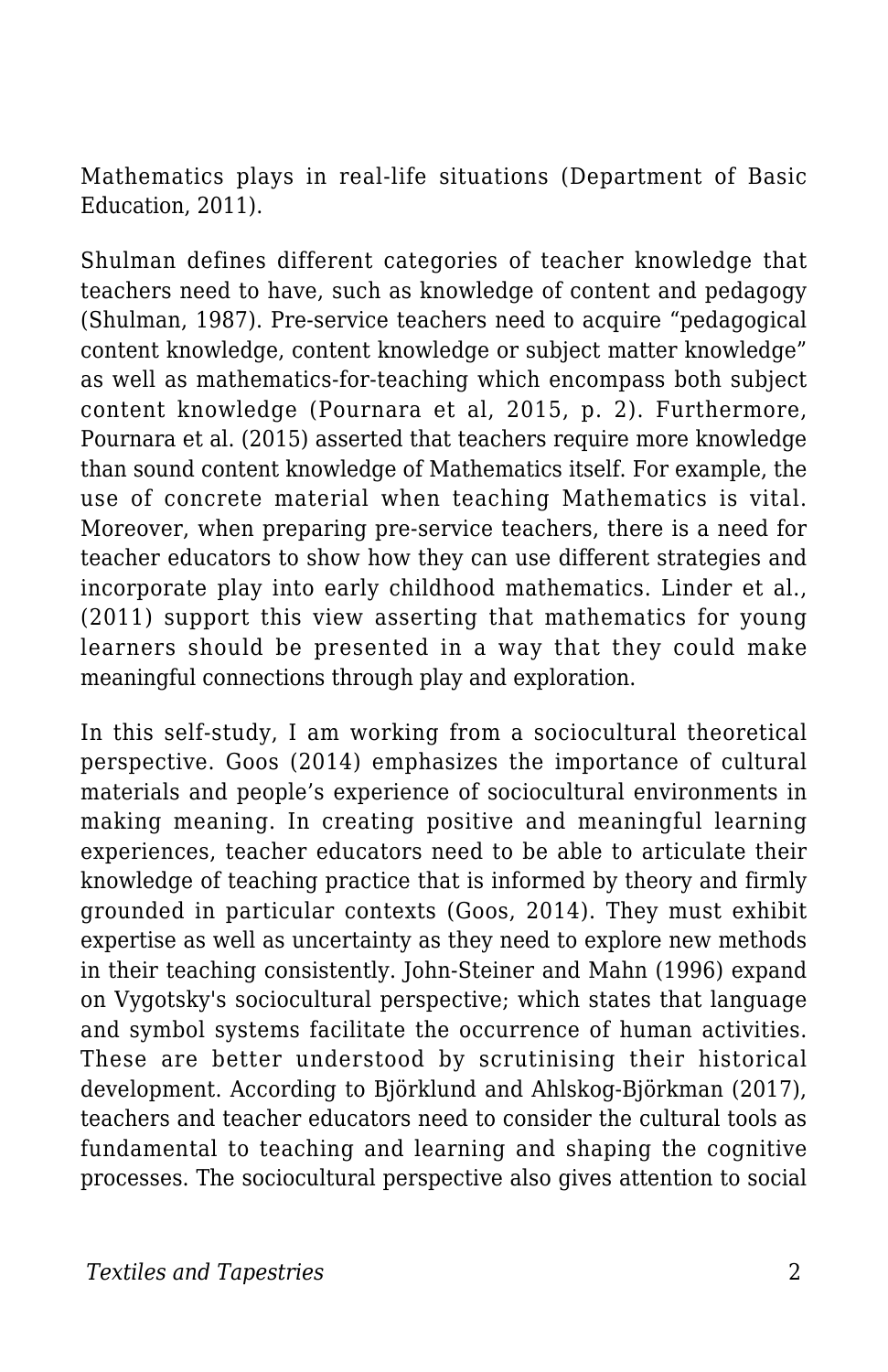development, where learning takes place through cooperating with others (Samaras, 2002).

From a cultural perspective, Goodell (2011) maintains that teacher educators could afford pre-service teachers opportunities that include significant ongoing teaching experiences that are reinforced by structured opportunities. Pre-service teachers must then reflect on these experiences and learn from them as this allows them to construct knowledge about teaching. Gerdes (1998) presents how prospective teachers can develop mathematical ideas and practices in and about their own and their future learners' cultural environments. Therefore, in my module, I aim to incorporate activities about sociocultural contexts and create opportunities to link learners' school culture and their home culture.

## **Aims**

Early learning experiences can influence teaching knowledge. To illustrate, when I was in primary school, I found Mathematics as the most challenging subject. The teachers compelled us to memorise times tables and beat us for getting the wrong answers. Nicol (2011) shares the same perspective stating that many pre-service teachers have experienced learning mathematics as a set of rules for simple problem solving and understand mathematics as describing strategies in solving such problems. In contrast, we can see the mathematics and the processes of learning mathematics as an integrated development of forming connections. Schuck and Pereira (2011) consider mathematics as related to tangible aspects and connected to our everyday lives. I aim to assist pre-service teachers to acquire the fundamental elements in early childhood mathematics teacher education.

Maasepp and Bobis (2015) showed how many pre-service teachers in Australia had developed negative beliefs about mathematics during their schooling, and this has attributed adversely to their learning and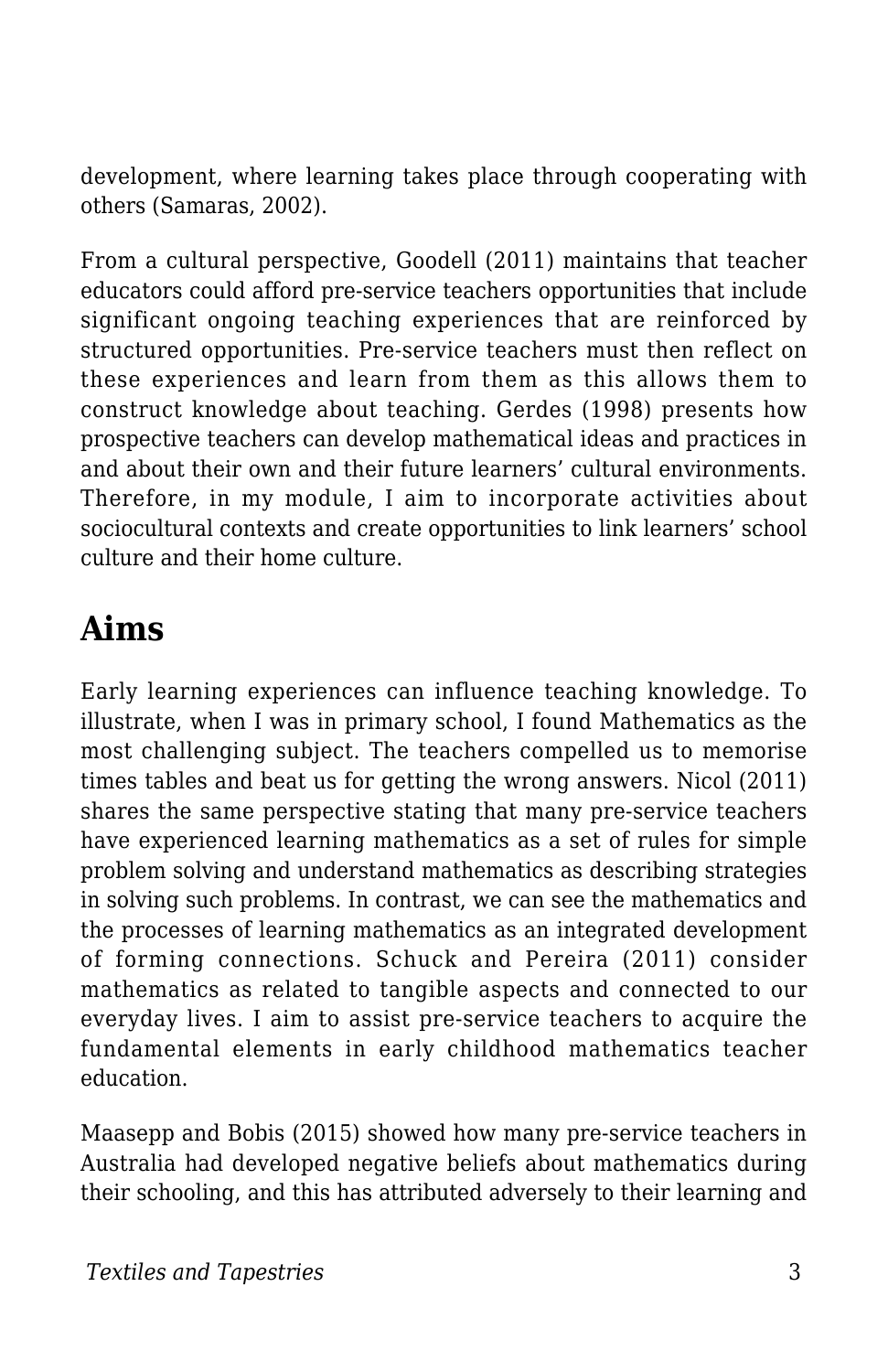teaching of the subject. In my experience, it is similar in South Africa. Self-study research provides opportunities for teachers and teacher educators to examine their own beliefs and practice critically and positions them as inquirers and learners (Samaras, 2011). My experiences in teaching mathematics in primary school and teacher education prompted me to undertake this self-study project. In my view, the stilted and traditional methods that were often and are still used to teach mathematical concepts are not successful, and this makes it difficult for many young learners to grasp these concepts. Despite changes to the prescribed curriculum, teachers still teach mathematics as abstract concepts that are not related to the context of the real world. Hence, Akyeampong et al. (2011) contend that teachers of mathematics should create more opportunities in the classroom environment to develop practical knowledge of teaching early mathematics.

Before I embarked on this journey, I experienced challenges in teaching mathematics at a higher education institution. I realised that I needed to learn more, to enhance my pedagogical approach as a teacher educator to assist my pre-service teachers in gaining content knowledge as well as pedagogical content knowledge. To improve my practice in early childhood mathematics teacher education, I asked the following research question: *What can I learn from memory drawing to improve my practice of preparing pre-service teachers to teach mathematics to young learners?*

## **Methods**

I chose a self-study approach to improve my practice by interrogating my learning and teaching of early childhood mathematics. According to LaBoskey (2004, p. 859), "self-study employs multiple, primarily qualitative methods" which afford us prospects of gaining various and extensive perspectives on the educational processes under study. This sentiment was earlier expressed by Schuck (2002), who stated that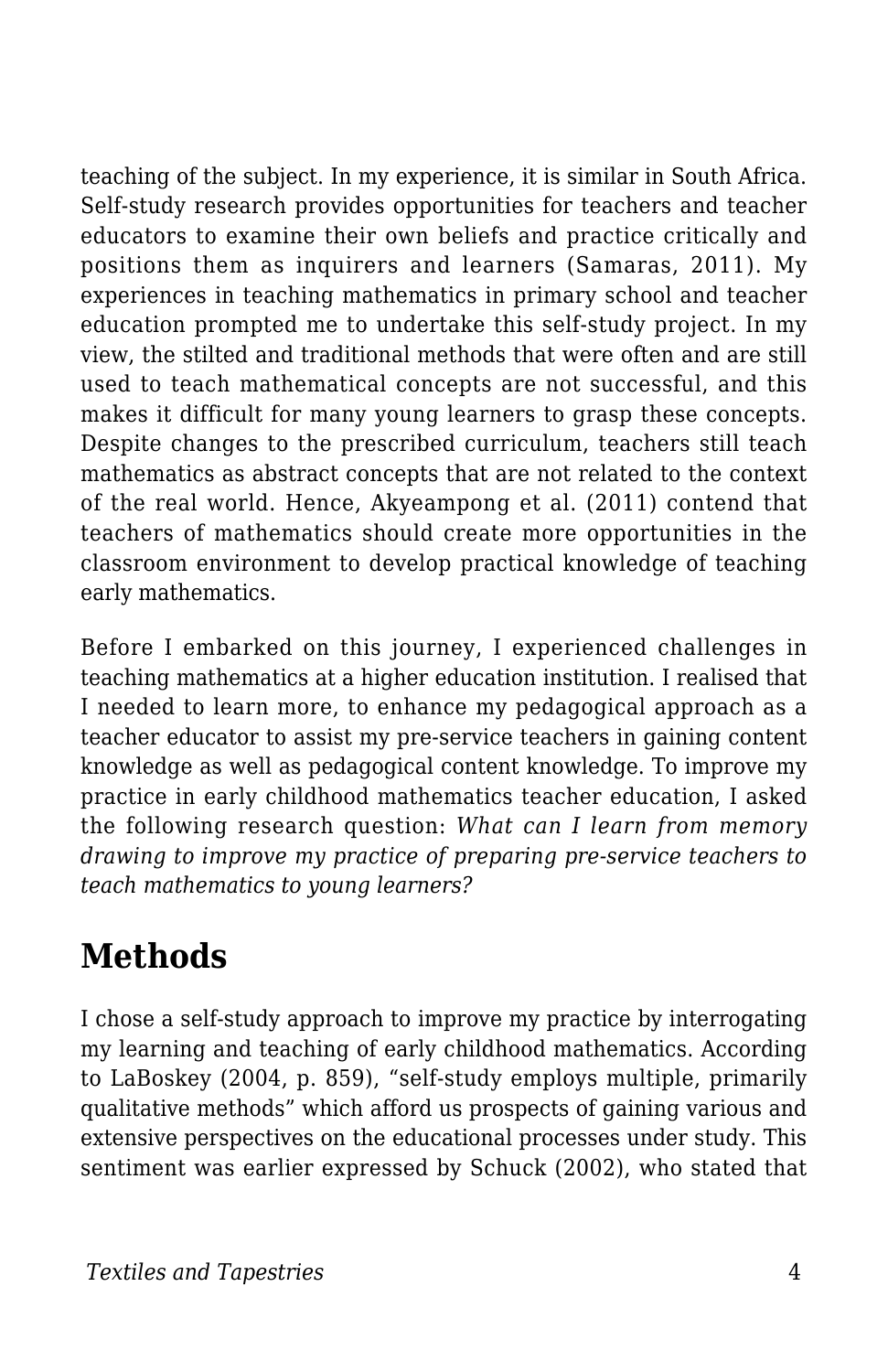self-study researchers might use a variety of methods ensuring that the focus is to improve practice in teacher education. In this study, I used two self-study methods to respond to my research question. I used the *arts-based self-study* and *memory work self-study* methods*.*

## *Arts-Based Self-Study Method*

Samaras and Freese (2006) state that the arts-based self-study method stimulates and prompts self-reflection, and conversation about enhancing one's teaching employing the arts. I used the drawings that pre-service teachers and I drew as reflective prompts to look into the actions that influenced my educational experiences. Weber (2014) proclaimed that drawings compel us to take a step back and look at our practice from another standpoint as presented by the medium itself. As noted by Richards (2013), art has the potential to provide a situation for students to convey their feelings and ideas that may otherwise be difficult to express. Further, the conscious exploration of the self can heighten arts construction with its creative nature and emotional aspirations (Richards, 2013). Arts-based selfstudy methods help researchers to reflect on, investigate and engage in dialogue about improving their teaching (Samaras, 2011). The artbased self-study method allowed me to reflect on the learning of early mathematics so that I could think about ways of improving my practice.

## *Memory Work Self-Study Method*

The memory work self-study method serves to expose how individuals construct their identities; what we recall and how we recall events in our lives to create the essence of who and what we are at present (O'Reilly-Scanlon, 2002). According to Pithouse-Morgan et al. (2019), memory drawing as a self-study method aims at exploring early memories of school, represented as drawings, that can aid teachers to attend to issues of practice related to educational and social concerns. Mitchell (2008) notes that drawing has been used with pre-service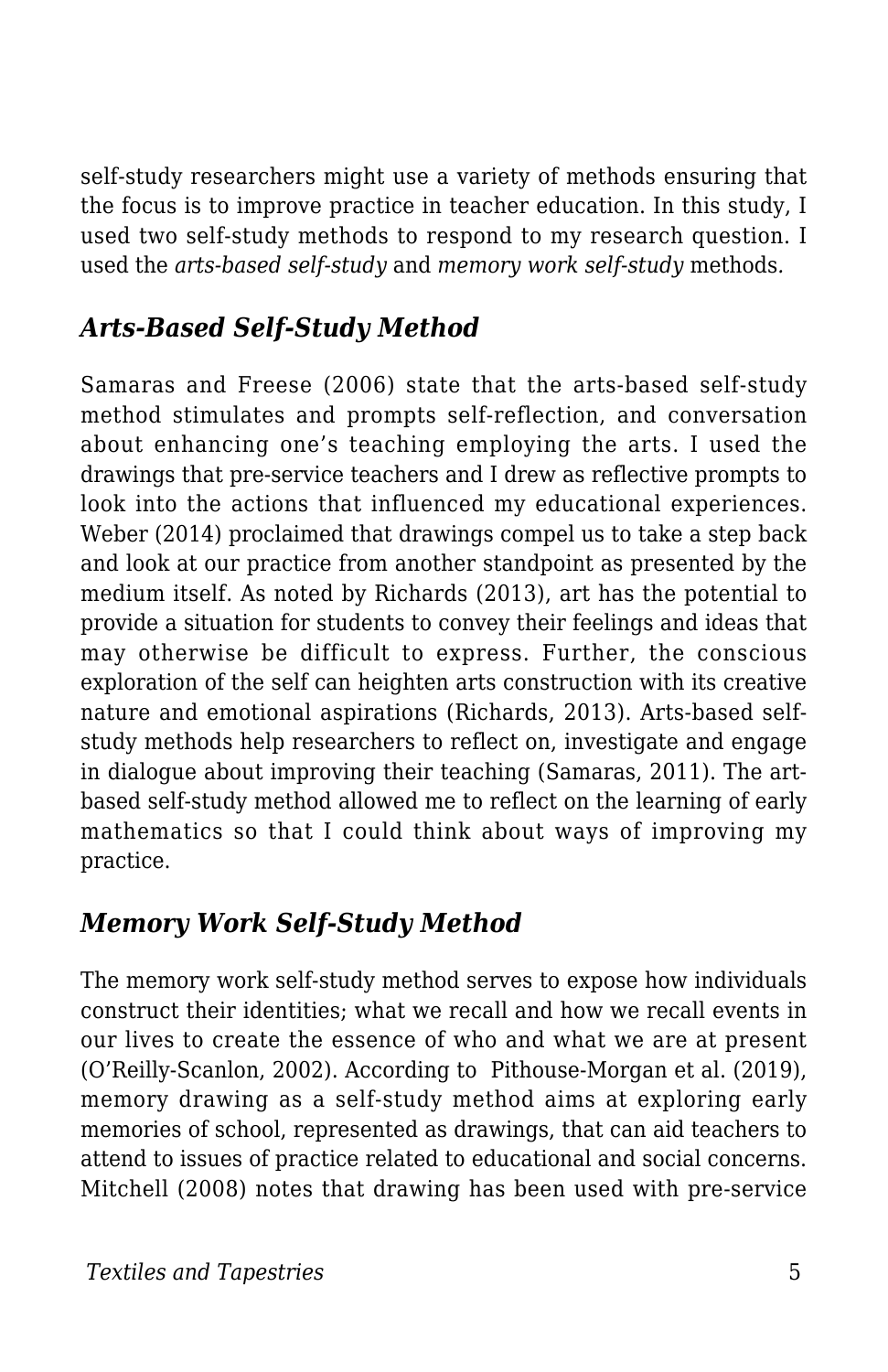teachers in South Africa to study different phenomena. By engaging my pre-service teachers in memory recall activities, I was hoping to learn about their early learning experiences to improve my teacher education practice.

## *Participants*

I was the primary participant in this self-study project. The secondary participants in the study were pre-service teachers enrolled for the early childhood mathematics module. Due to time constraints in the prescribed curriculum in the module that I taught in the first semester, I invited pre-service teachers for extra-curricular activities in the second semester. Twelve pre-service teachers volunteered to participate. The group involved ten females and two males, of which ten were Black, and two were Coloured students. The activities took place over eight weeks. I met with the pre-service teachers once a week for two hours. The memory drawing activity was one of the exercises in which we engaged. It is noteworthy that historically, the people of South Africa were categorised according to race, which meant that the different racial groups lived and schooled separately. The racial groups are Blacks, Coloureds, Indians and Whites. During apartheid, schools were segregated and provided for disproportionately based on race Carrim (1998).

## *Data Sources*

The pre-service teachers and I engaged in memory drawings to elicit our narratives of how we learned mathematics in our early years. We also wrote short paragraphs about these experiences and discussed how our early learning of mathematics enabled or disenabled us to grasp the concepts. During this process, I tried to create an atmosphere where pre-service teachers could speak openly (Mitchell et al., 2019) to allow them to learn from each other. I audio-recorded and transcribed the conversations with pre-service teachers.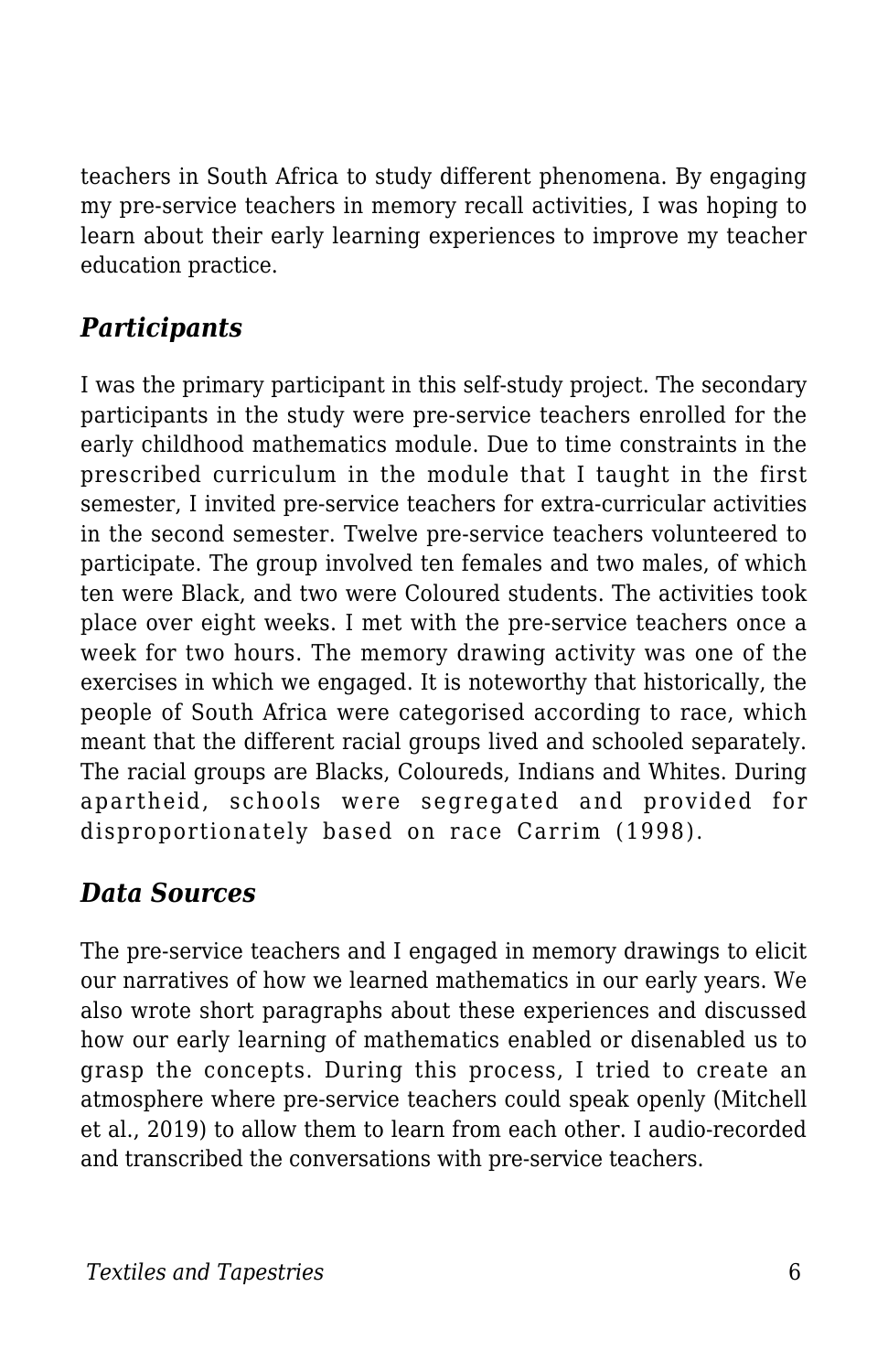## *Ethics and Trustworthiness*

Samaras (2011) asserts that in our relentless efforts to improve our professional practice in teacher education, it is necessary to ensure that we protect our students and colleagues. Addressing issues of ethics was crucial in this self-study research project, mainly because I was both a researcher and a teacher educator with an academic responsibility towards my pre-service teachers. They assisted me in working towards improving my practice. I have to be aware of the delicate position of these two roles to ensure that my positionality does not affect pre-service teachers. According to Samaras (2011), researching ethically improves the quality of research and contributes to its trustworthiness. I obtained ethical clearance to conduct this study through the appropriate channels from the institution. I explained to the pre-service teachers what my research entailed, and they consented willingly.

## *Critical Friends*

During my self-study journey, I shared my work with my trusted colleagues and scholars from various platforms. The colleagues that served as critical friends were self-reflexive researchers from different disciplines at my institution and the university of technology as well as colleagues at national conferences. Schuck (2011) regards critical friends as colleagues who offer honest and valuable opinions about ways to improve our teaching. Self-study entails the formalisation and making the work public to other professionals for deliberation, examination, and judgment (LaBoskey, 2004). I audio recorded the discussions in my meeting with critical friends. During this interaction, I received positive and beneficial feedback that helped me in getting new ideas and illuminations about my research. As a result, I was able to interrogate my teacher education practice in depth. For example, a critical friend remarked my study was wellplaced because of the stigma that is associated with mathematics currently. She indicated that because the pre-service teachers are in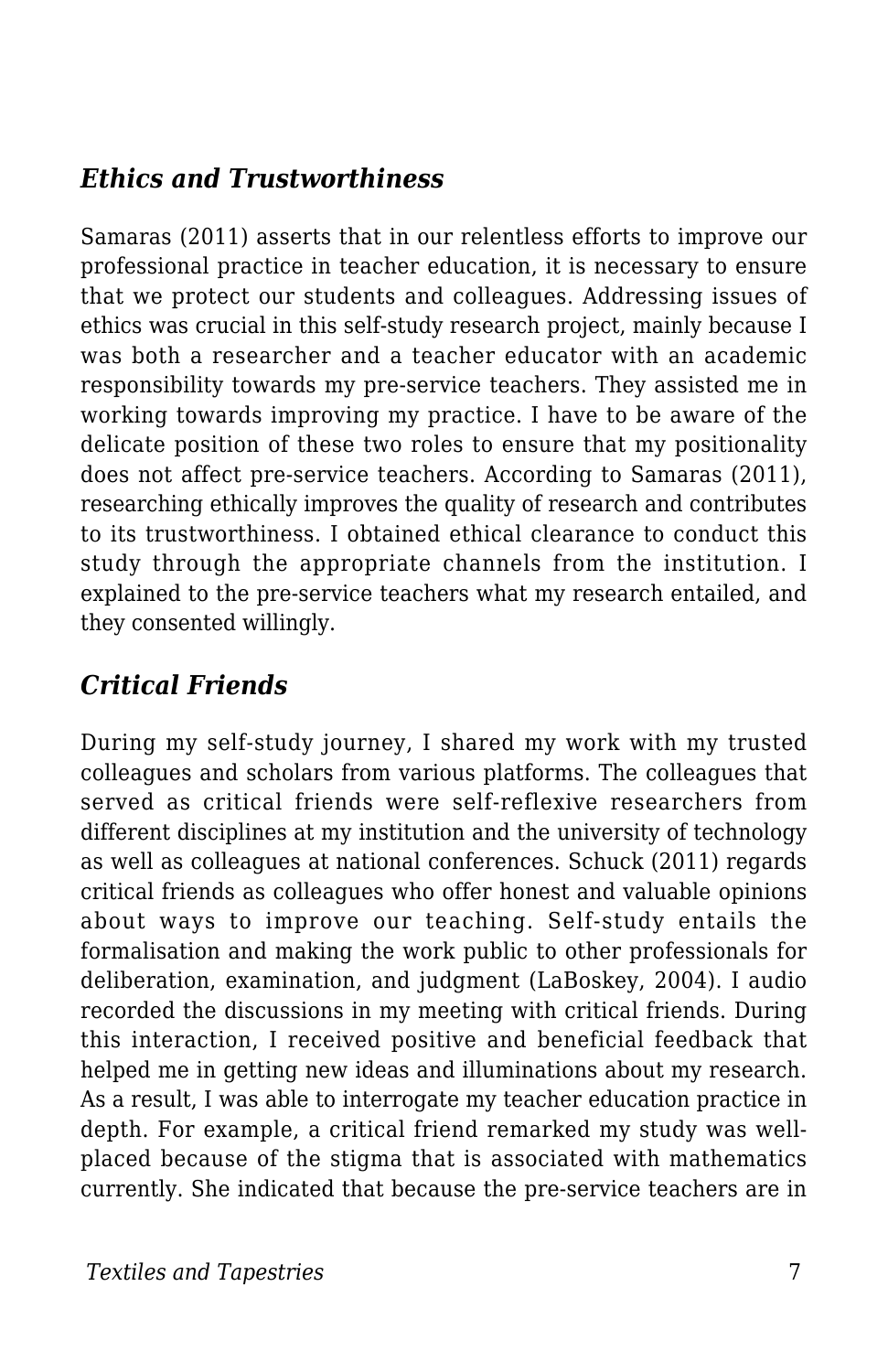the Foundation Phase, it was crucial to deal with the negative learning experiences and gain suitable teaching methods so they could make mathematics fun. In the process of presenting my research, I established "new understandings about critical friendship, its benefits, and its challenges" (Schuck & Russell, 2005, p.107). The interaction with other people was an integral part of my learning.

## *Data Analysis*

I analysed the data inductively using the learning zones and zone of possibility (Samaras 2011). Learning zones are "organic and diverse communities of expertise where learners co-mediate, negotiate, and socially construct an understanding of a shared task" (Samaras & Freese, 2006 p. 51). Zones of possibility happen where the teacher or mentor and students are learners open to developing new knowledge through conversation (Samaras, 2011). I read and re-read the text data and colour coded the words and phrases of the paragraphs we had written, and the transcriptions of our conversations by marking them in different colours. I then constructed categories and read through the identified codes and created the themes that recur in the data. By adhering to this process, I identified issues and patterns that developed in response to my research questions.

## **Outcomes**

## *My Memory Drawing*

In Figure 1 below, I present an image from memory to recall my childhood experiences concerning early mathematics learning.

### **Figure 1**

*An Image of Learners Submitting Long Division Tasks.*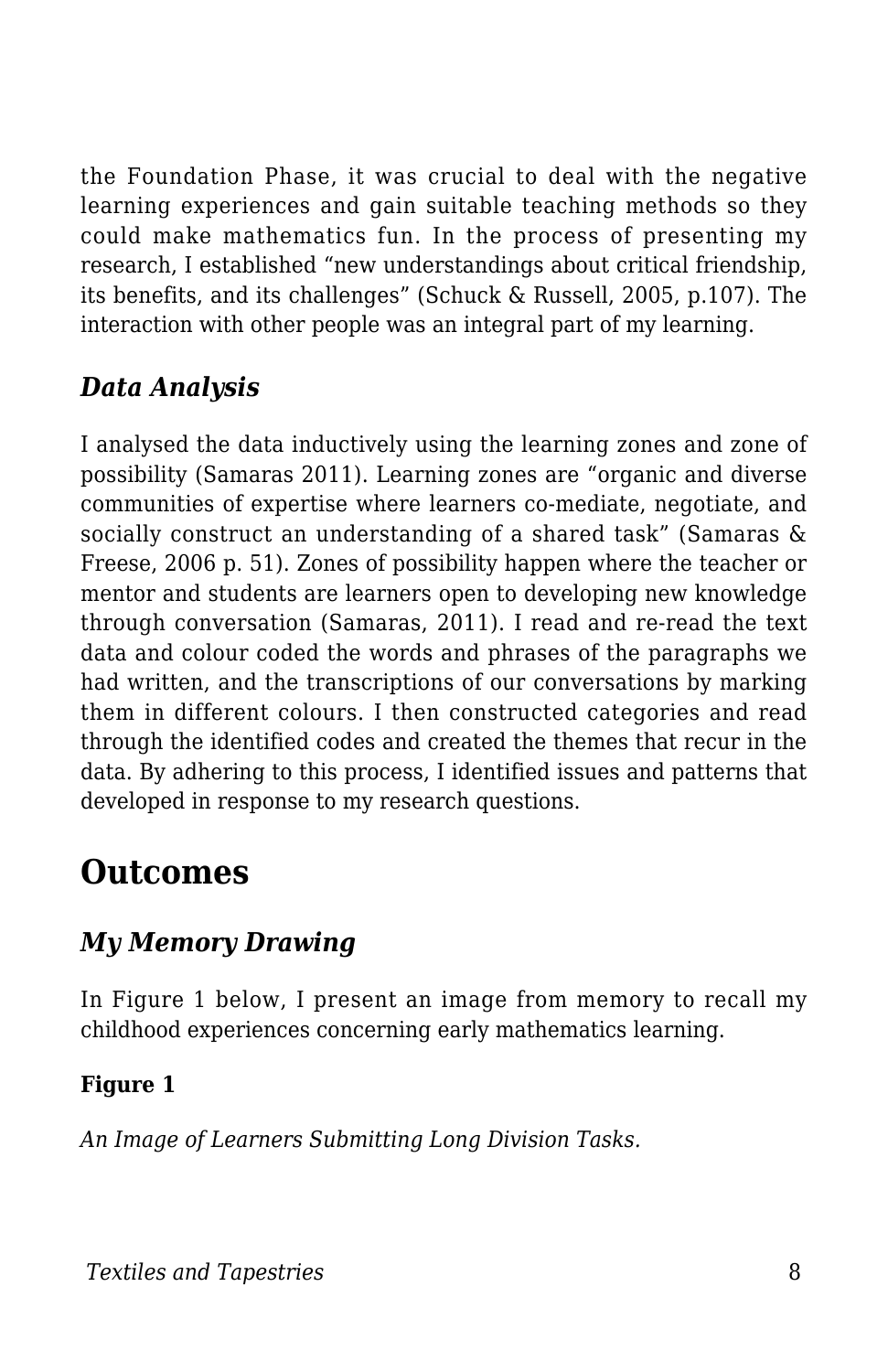$6580$ Submitting long divisions tasks Standing in the queue I was scared that I would get<br>sums wrong, which meant I was essing to get a hid sums wrong, which meant I was scared that I would get To avoid that I put my exercise book on the pile<br>of the finished ones. of the finished ones.

This memory drawing represented my struggles with the long division when I was in primary school. I was in Grade 3 when our teacher gave us some long division exercises. She sat in front of the class next to the cupboard. All learners had to queue to submit these exercises one by one. If you did not get the answers right, you got hiding with a cane. I was scared as I knew that I had not performed well. So, to escape the hiding, I decided to put my exercise book on the pile of the finished exercise books. Remembering this made me think of the methods we use to teach mathematical concepts for learners to grasp them quickly.

#### *Pre-service teachers' memory drawings*

The following images represent a selection of the memory drawings by pre-service teachers. The next image depicts a tearful learner with a teacher holding the stick.

### **Figure 2**

*An Image of a Learner Getting a Hiding from the Teacher.*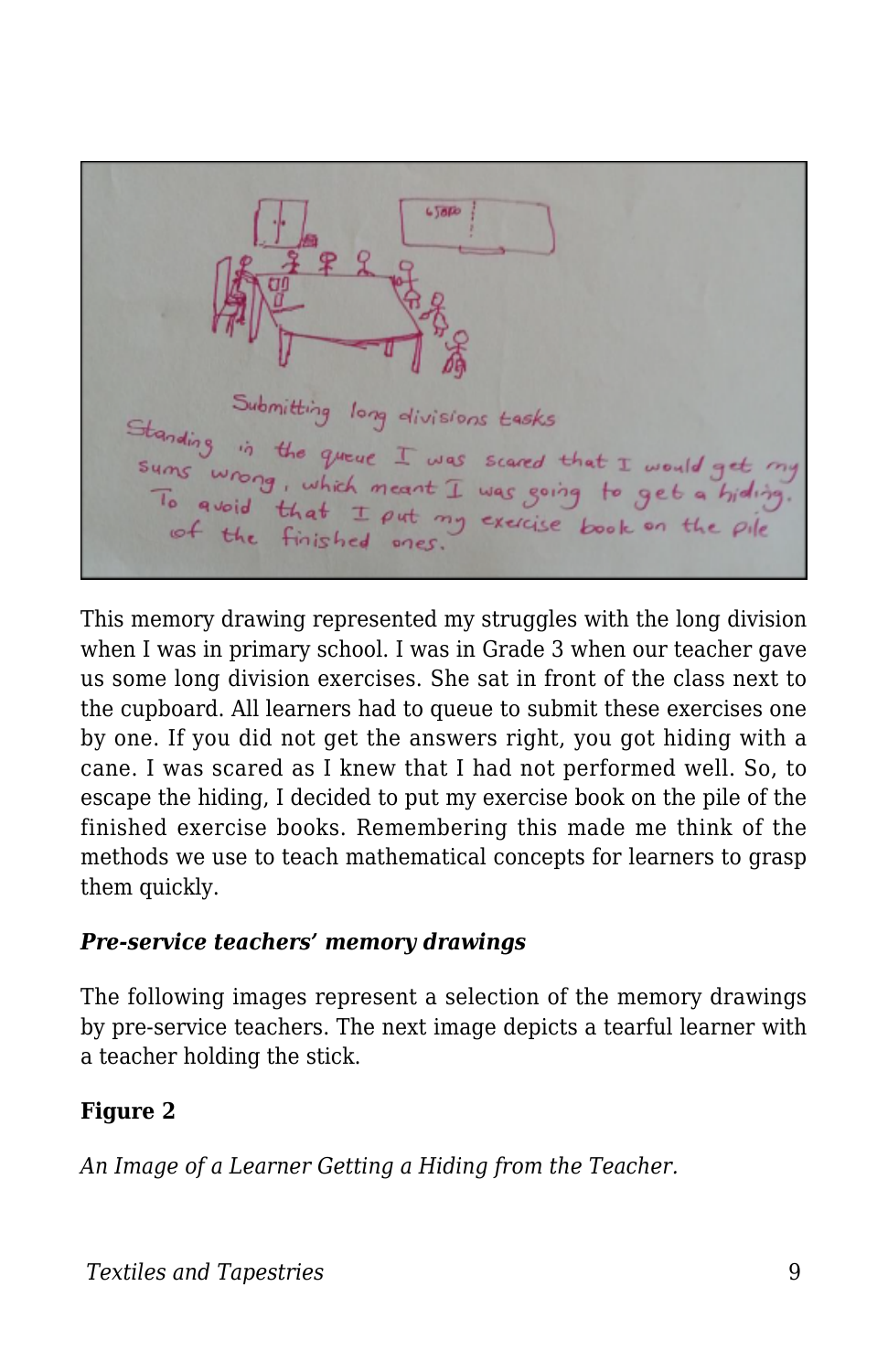primary understand the meant utuhlangar

The pre-service teacher reported that when she was in Grade 1, she had problems differentiating between addition and subtraction. She indicated that everything meant "*ukuhlanganisa*" (addition); "*ukususa*" (subtraction) was confusing. When she got the wrong answers, the teacher would then say, "Come get your sweets" – meaning getting hiding. This drawing (Figure 2) shows how we can be in touch with our inner child-life because that is how young children expressed themselves. Pithouse-Morgan et al. (2019) state that as adults, our drawings are childlike because we are not accomplished artists. Drawings remain particularly important for early childhood teachers in trying to explore childhood memories. The first four pictures (Figure 1- 4) show that there were no concrete objects or any type of resources in these classrooms.

#### **Figure 3**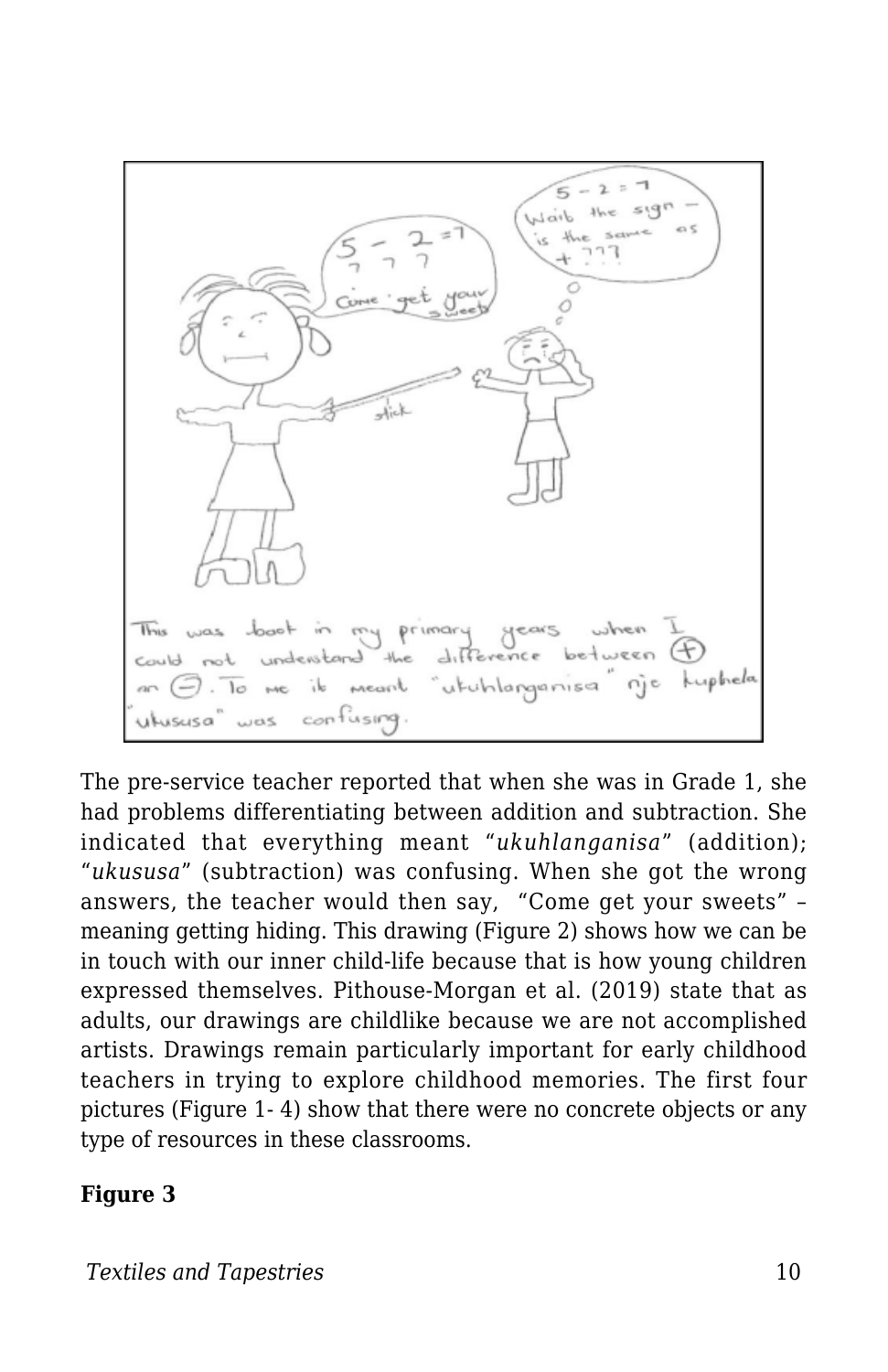*An Image of Boys and Girls Divided Memorising Different Time Tables.*



The pre-service teacher who drew the picture in Figure 3, highlighted that the teacher divided them to recite times tables every morning. The image depicts the division of boys and girls as well as the times' tables they had to recite. The pre-service teacher indicated how they had to memorise so that they do not get into trouble. What comes through from these pictures is how fearful we were of our teachers when we were learning mathematics in the primary school. We tried, by all means, to avoid hiding.

#### **Figure 4**

*An Image of Learners in the Classroom Doing Mental Mathematics.*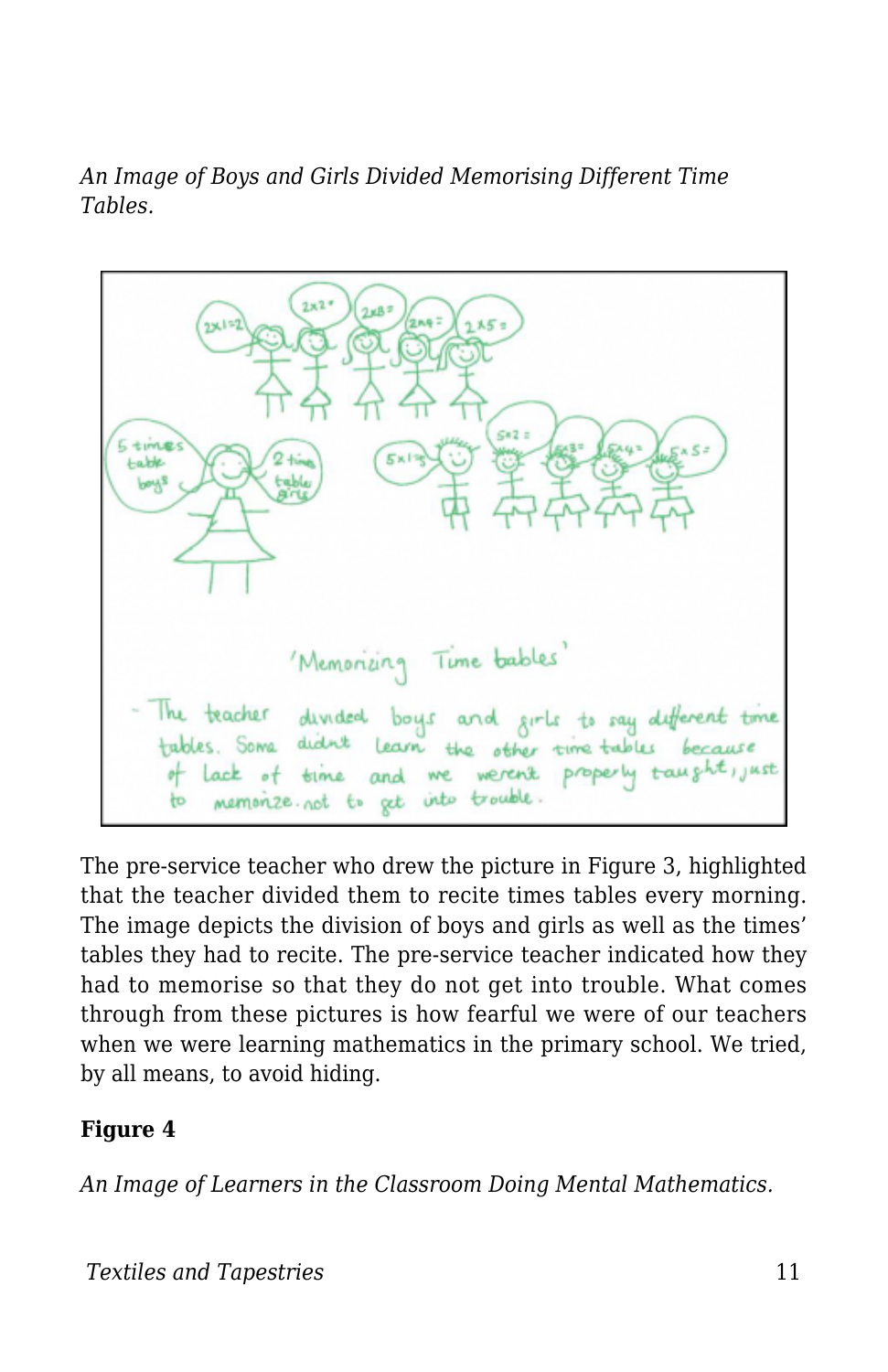

Catching a hiding early in the morning for getting wrong answers stood out for the pre-service teacher's image in Figure 4. Mathematics is a fearful subject, and it is even worse when associated with punishment (a stick) when you are still a young learner. Starting a day by getting a hiding was demotivating for young learners who are eager to learn. It is noteworthy to state that the stick features in most of the pictures.

#### **Figure 5**

*An Image of Learners in the Classroom using the Abacus.*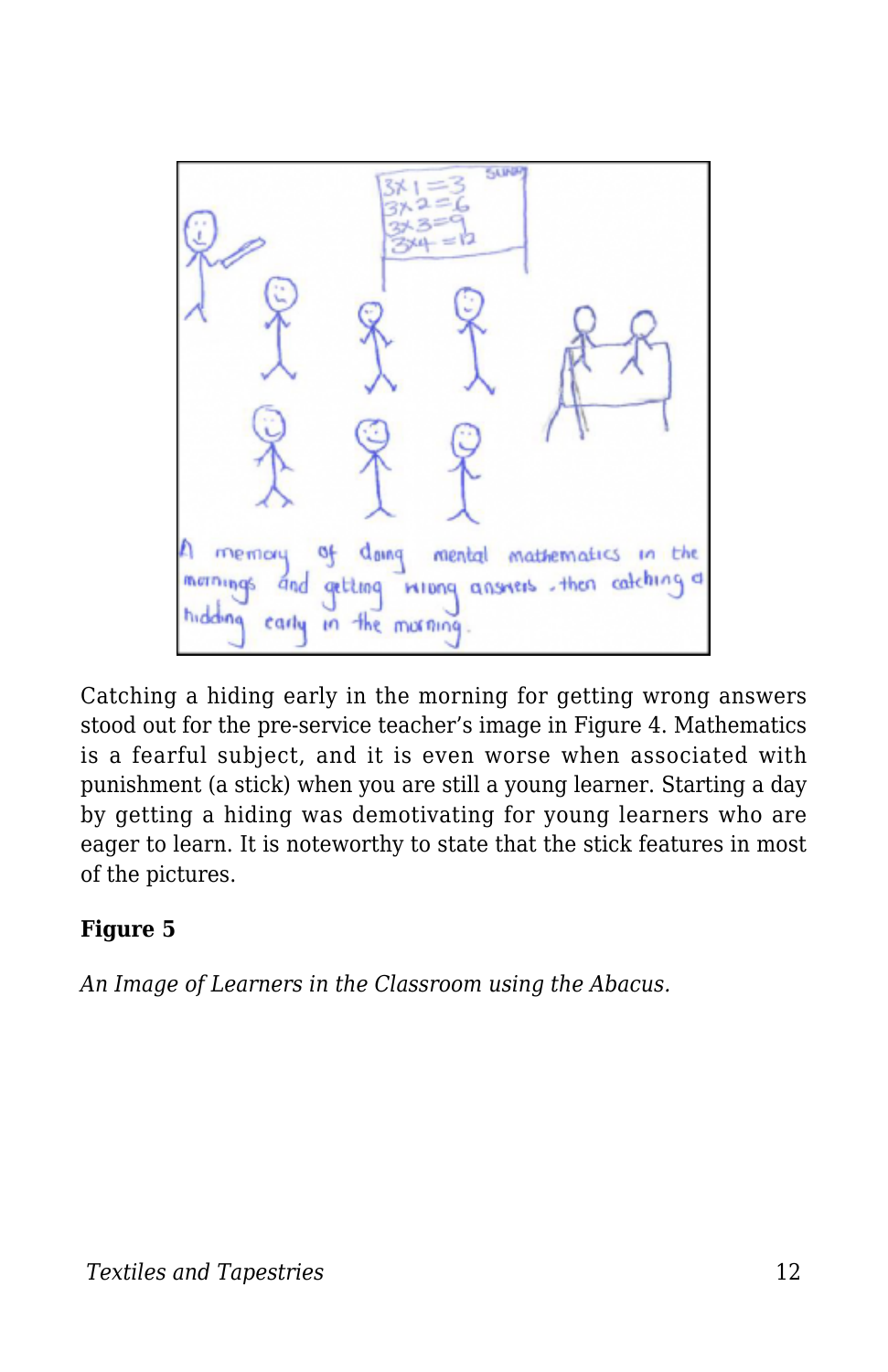

One pre-service teacher had a positive experience in learning mathematics. She indicated that the use of resources was instrumental in her learning of mathematics. They also worked together with other learners, helping each in the acquiring of mathematics concepts. The image in Figure 5 shows concrete objects in the classroom and no mention of the stick. The experience of this student indicates a positive and encouraging learning environment.

## *My Learning*

I begin this section by providing examples of the codes and categories. Table 1 below illustrates the coded data.

In the following table, I represent the developed themes that recur in the data as well as my learnings.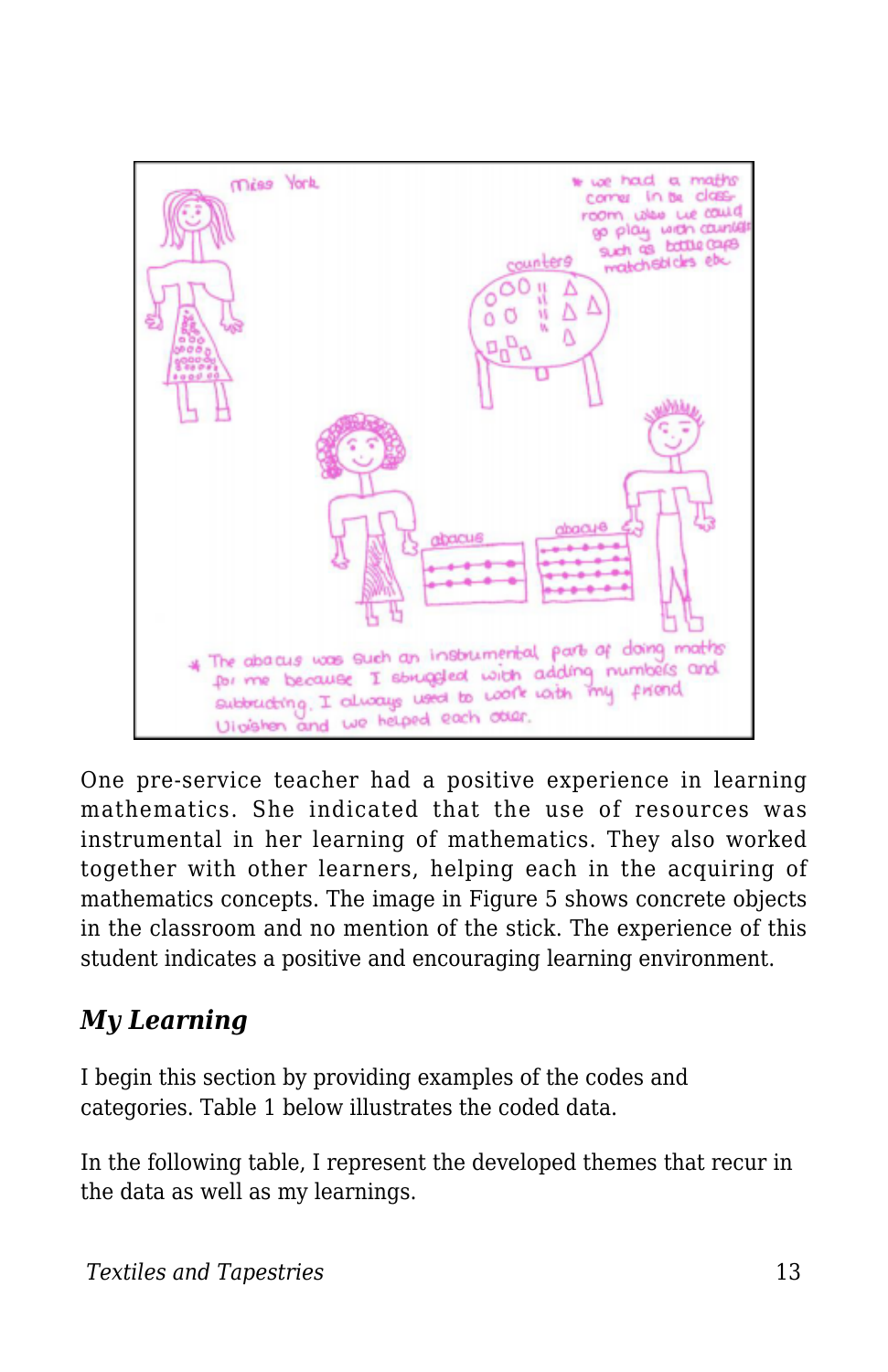#### **Table 1**

*Codes and Categories*

| <b>Coloured Codes</b>                                                                                                                                                                      |                                                                                       |
|--------------------------------------------------------------------------------------------------------------------------------------------------------------------------------------------|---------------------------------------------------------------------------------------|
| <b>Categories</b>                                                                                                                                                                          |                                                                                       |
| Weren't properly taught to memorise<br>Getting wrong answers<br>Mental mathematics<br>Struggled with adding and subtracting numbers<br>Could not understand the difference between $+$ and | Get a hiding<br>Catching hiding early in the morning<br>Come get your sweets (hiding) |
| Confusing                                                                                                                                                                                  |                                                                                       |
| Scared to ask the teacher<br>Not to get into trouble<br>Sad whenever the lesson was about to start<br>Could go play with counters                                                          | Always worked with my friend<br>Helped each other<br>Grouped for counting             |
|                                                                                                                                                                                            |                                                                                       |

#### **Table 2**

*Themes and my Learnings; Adapted from Samaras and Freese (2006)*

| <b>Activities</b>                                                                                                                                        | Themes                                                                    | Learnings                                                                                                                                                         |
|----------------------------------------------------------------------------------------------------------------------------------------------------------|---------------------------------------------------------------------------|-------------------------------------------------------------------------------------------------------------------------------------------------------------------|
| Mathematics is too abstract<br>Memory drawings<br>Corporal punishment<br>Discussions of memory<br>drawings<br>A safe learning environment<br>Co-learning |                                                                           | Maths was abstract, paper-based, chalk and<br>talk<br>A lot of rote learning<br>Some sections that were found problematic<br>- addition, subtraction and division |
|                                                                                                                                                          |                                                                           | Punished for making mistakes<br>Teachers always using sticks in the<br>classroom<br>Starting a day with a hiding<br>Learners always fearful                       |
|                                                                                                                                                          | An environment conducive to learning<br>Fear must not be part of learning |                                                                                                                                                                   |
|                                                                                                                                                          |                                                                           | Learners helping each other<br>Learning together<br>Co-construction of knowledge                                                                                  |

I used Samaras and Freese (2006) analysis framework, which I modified to capture the essence of what I was learning from the data. I developed the following four recurring themes from my analyses: Mathematics is too abstract; corporal punishment; a safe learning environment, and co-learning.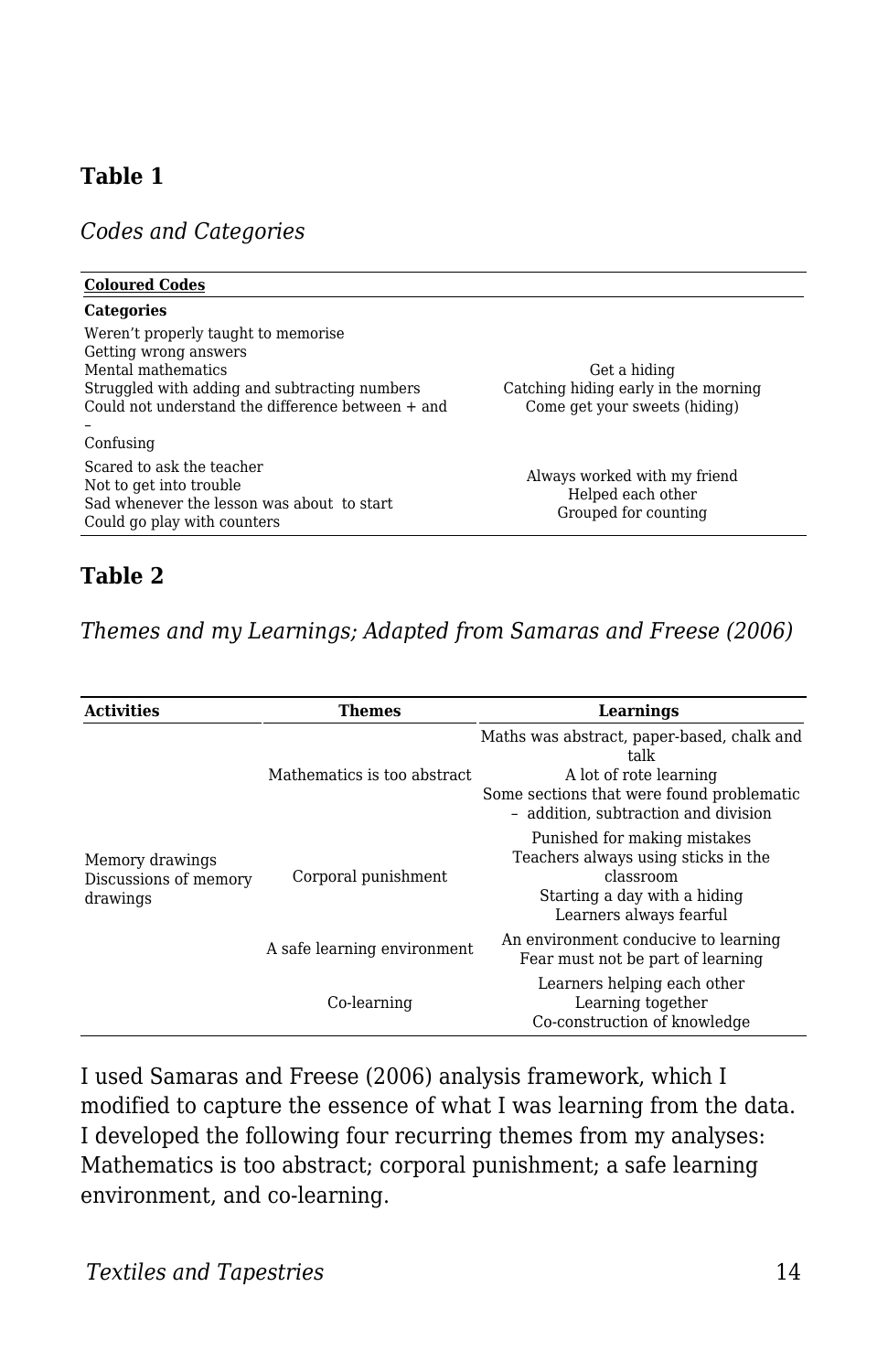## *Mathematics is too Abstract*

My experiences, as well as those of pre-service teachers, indicate that most of the teachers who taught us in primary school, employed teacher-centred approaches in teaching mathematics and did not use physical objects. Only one pre-service teacher acknowledged using an abacus for addition and subtraction. For both the pre-service teachers and I, mathematics was abstract and involved memorisation, rote learning and *talk* and *chalk*. I became more aware of an imperative need to disrupt the notion of mathematics as difficult and abstract. Björklund and Ahlskög-Bjorkman (2017) argue that mathematics teachers should present it in a manner that allows for hands-on and prior experiences. I have thus made a conscientious effort to employ an integrated learning approach in the teaching and learning of mathematics for pre-service teachers to make it hands-on and understandable. I concur with Pereira (2011) who acknowledges that to surmount the damage brought about by numerous years of teaching would require more than mathematics courses. I aim to provide positive experiences for pre-service teachers and to consider teaching mathematics differently.

## *Corporal Punishment*

Historically, corporal punishment was an integral part of South African education (Morrell, 2001). Teachers used corporal punishment as a form of maintaining discipline in the classrooms. Morrell (2001) notes that due to the criticism of its effects, the government of the day banned corporal punishment in 1996. The use of "the stick" for corporal was not part of the curriculum but to control learners in the classroom. I was astounded by the fact that most pre-service teachers experienced corporal punishment in their early learning of mathematics as I had many years before. I realised that not much has changed in the interim regardless of so many efforts to improve education.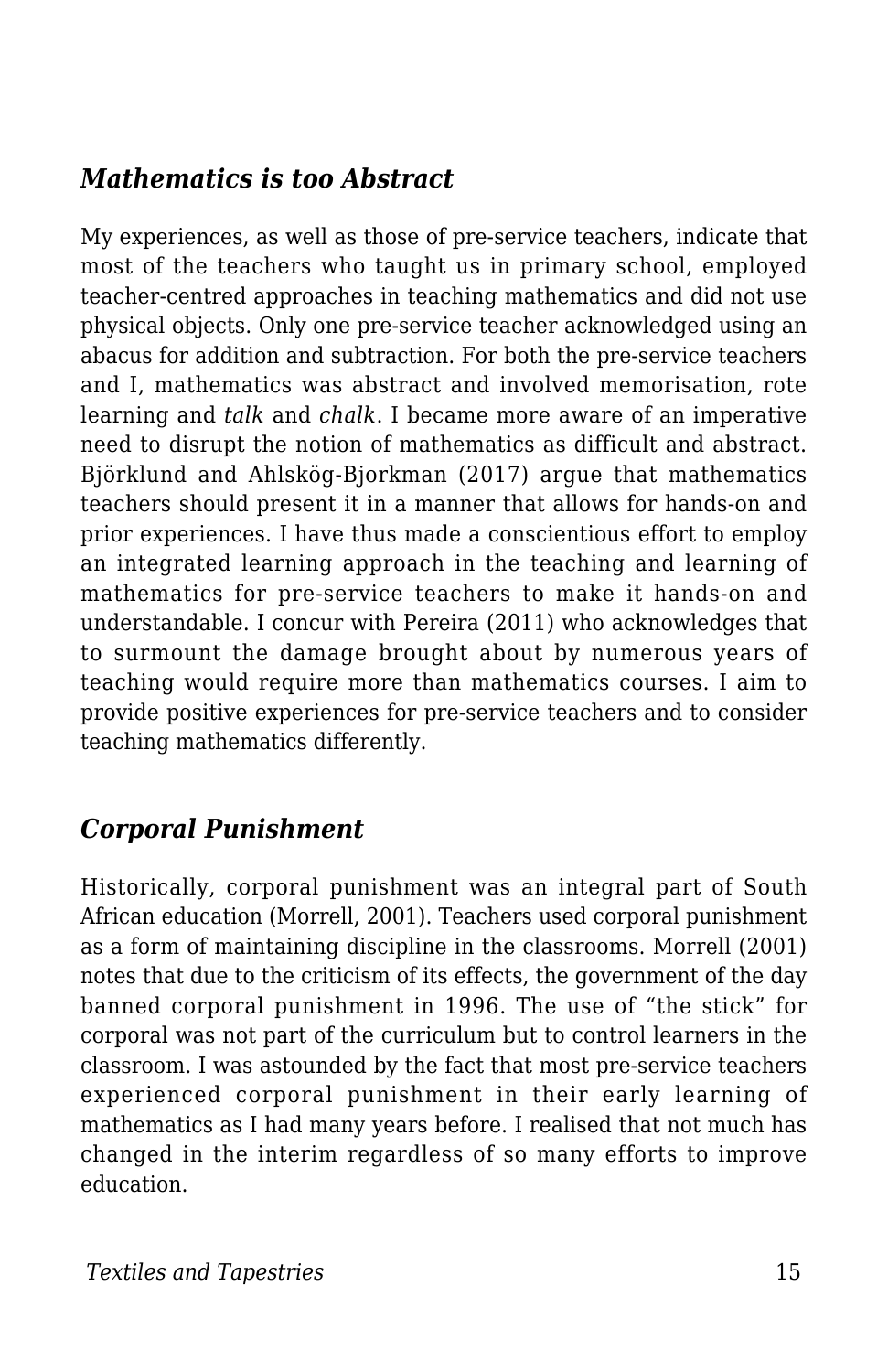I was surprised because I thought the pre-service teachers should have learned mathematics as set out in the contemporary curriculum. On the contrary, the pre-service teachers reported that their primary school teachers used traditional methods and encouraged rote learning. Such experiences resemble what Pereira (2005, p. 70) noted in the United States of America about how "unexciting," or "uninspiring" the learning of mathematics was for his pre-service teachers when examining their personal experiences.

The drawings helped me to gain a better understanding of my negative experiences and pre-service teachers' insights into their encounters with mathematics so that I can try hard to provide positive ones. These reflections were pivotal, as Korthagen (2017) points out that reflection in teacher education is the essential foundation of teacher learning. I decided to consider pre-service teachers' thinking and feelings in the teaching of early mathematics by employing an integrated learning approach. In applying this approach, I present mathematics concepts by combining other subject areas. I also consider pre-service teachers' prior knowledge and experiences. I hope that they could emulate this with their learners one day.

## *A Safe Learning Environment*

As I prepare pre-service teachers to teach mathematics to young learners, I must emphasise the significance of creating a learning environment where learners feel secure. Maasepp and Bobis (2015) highlight that creating a safe and conducive learning environment may lead to increased understanding of mathematics concepts. Schuck and Pereira (2011) believe that teacher educators should consider both the affective and the cognitive sides of learning and teaching mathematics because they are intricately linked. The authors note that most mathematics educators, including themselves, learned only the cognitive aspect at school (Schuck & Pereira, 2011). Hence, Allender and Allender (2006) ask for teachers to become more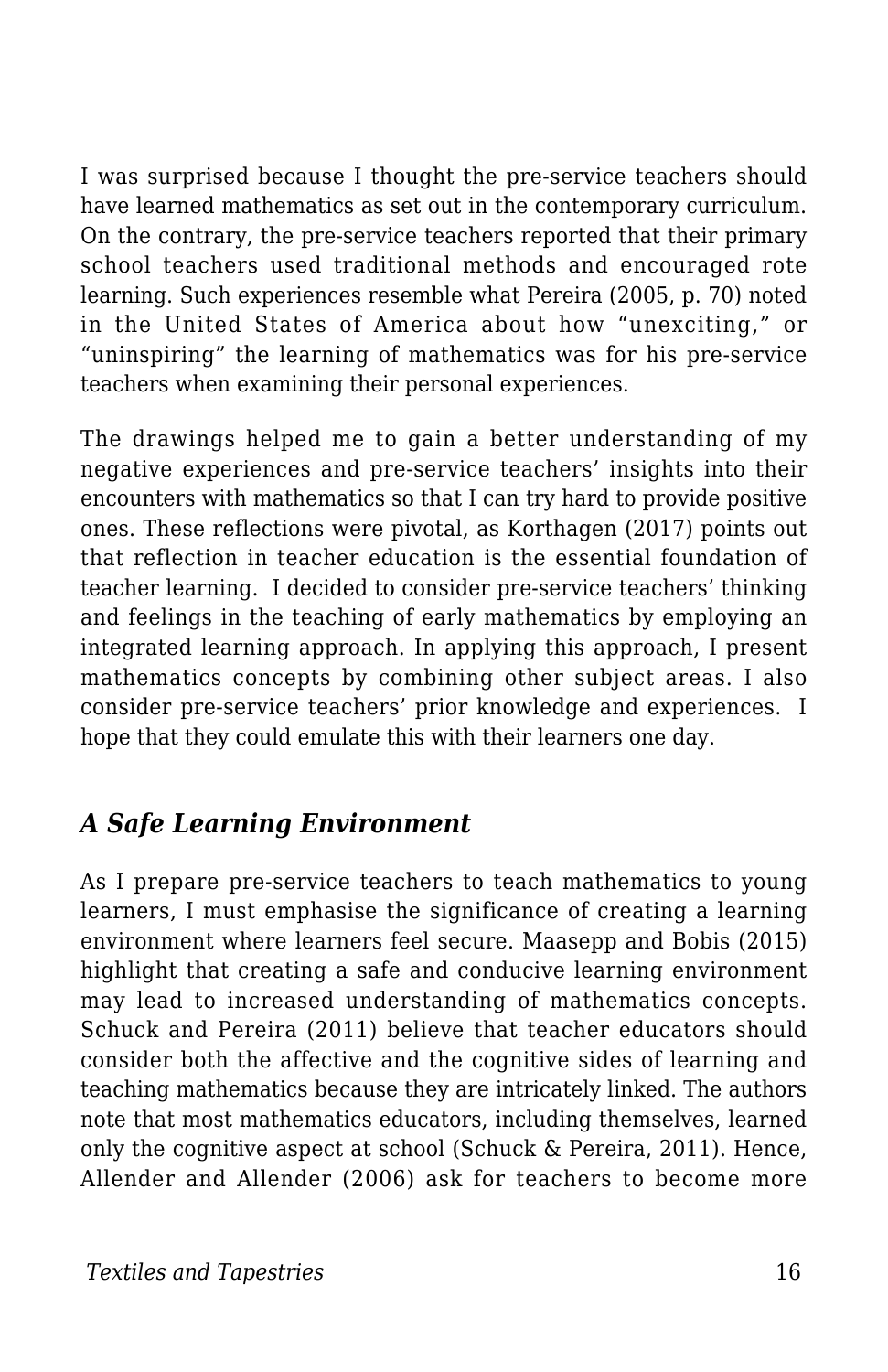humanistic by making compromises that will favour the needs of students. I endeavour to take cognisance of a humanistic aspect of education as I strive to improve my practice.

## *Co-Learning*

I was inspired to learn that one of the pre-service teachers in this study encountered positive experience in the learning of mathematics. She reported learning together with a friend and helping each other. Samaras (2002) notes that the Vygotskian perspective allows preservice teachers opportunities to develop their understanding by interacting with others. The memory work activity afforded us to learn from each other. As I moved forward with my work as a teacher educator, I acknowledge what I had learned and that I was still learning from working with pre-service teachers. I embrace learning as a two-way process and hope to engage my pre-service teachers more intensely in the process of co-learning. My goal is to set high expectations for them and myself. I also learned from critical friends who provided me with support and ideas of how I could improve my practice.

## **Conclusion**

Memory drawings assisted me in learning about how I can improve my practice of preparing pre-service teachers to teach mathematics to young learners. The drawings and the discussions I had with preservice teachers helped me to reflect on how I was taught and learned mathematics so that I can think about more effective practices that will be beneficial for my pre-service teachers. I better understood my struggles and those of my pre-service teachers.

It is vital for me as a teacher educator to understand that focusing solely on the cognitive development of pre-service teachers is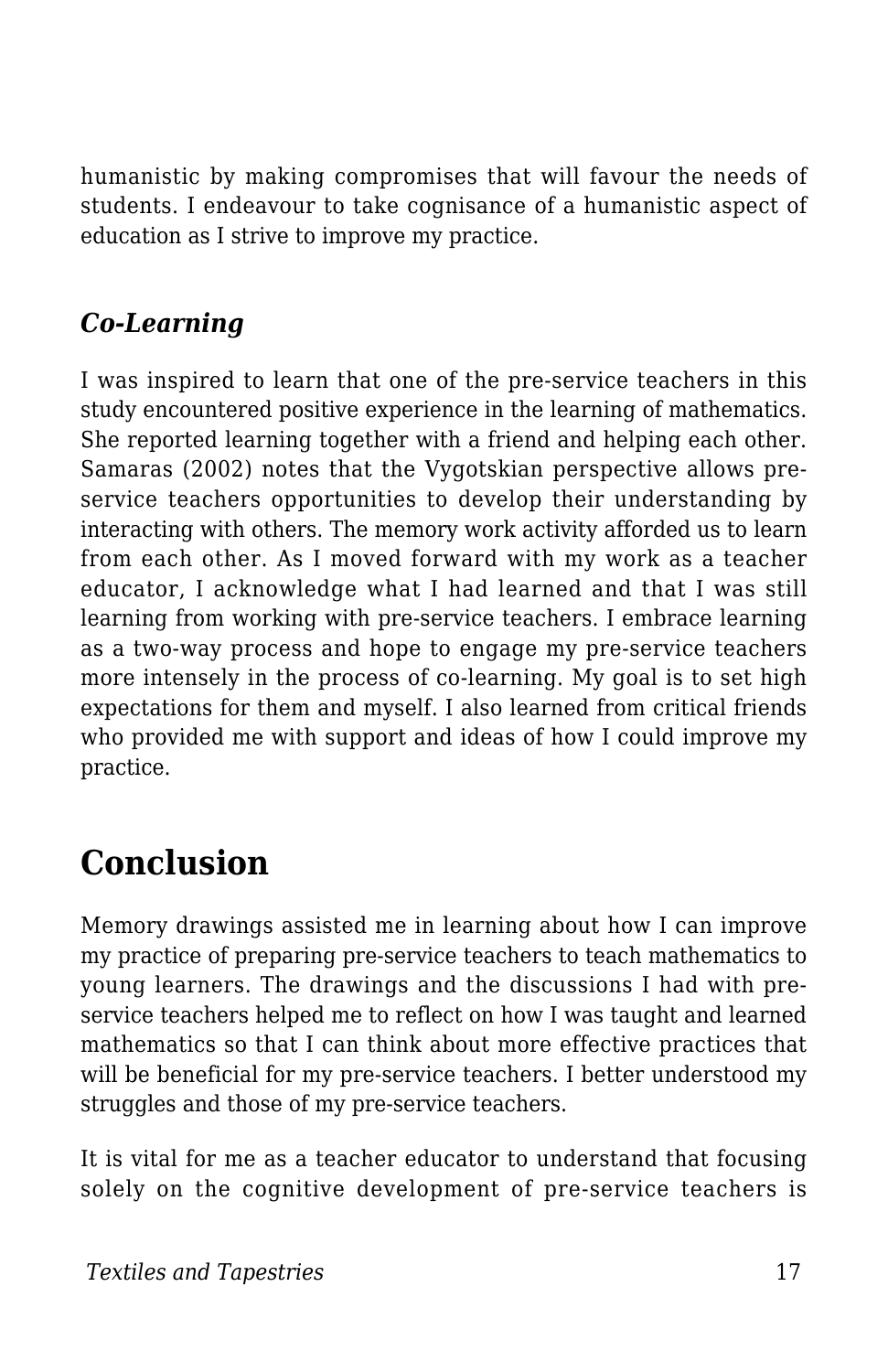insufficient. In my determination to provide experiences of learning and teaching mathematics, I need to be conscientiously aware of my objectives so that I do not revert to the improper ways of teachers who taught us. A sociocultural theoretical perspective afforded me a chance to venture into self-study methods that sought to evoke preservice teachers' memories and assisted in eliciting their views and attitudes towards mathematics. I hope to make them think about the cultural background of their prospective learners so that they gain positive experiences in mathematics. My goal is to incorporate preservice teachers' daily life as part of mathematics activities as well as their sociocultural backgrounds. I hope to build on this self-study by offering pre-service teachers opportunities to reconsider their early learning of mathematics of the past and re-envision memories of the future. I hope that others intending to improve their pedagogy through self-study may utilise arts-based methods, memory drawings and integration to help pre-service teachers interrogate their own schooling experiences in a particular discipline and that those understandings can impact improved pedagogy.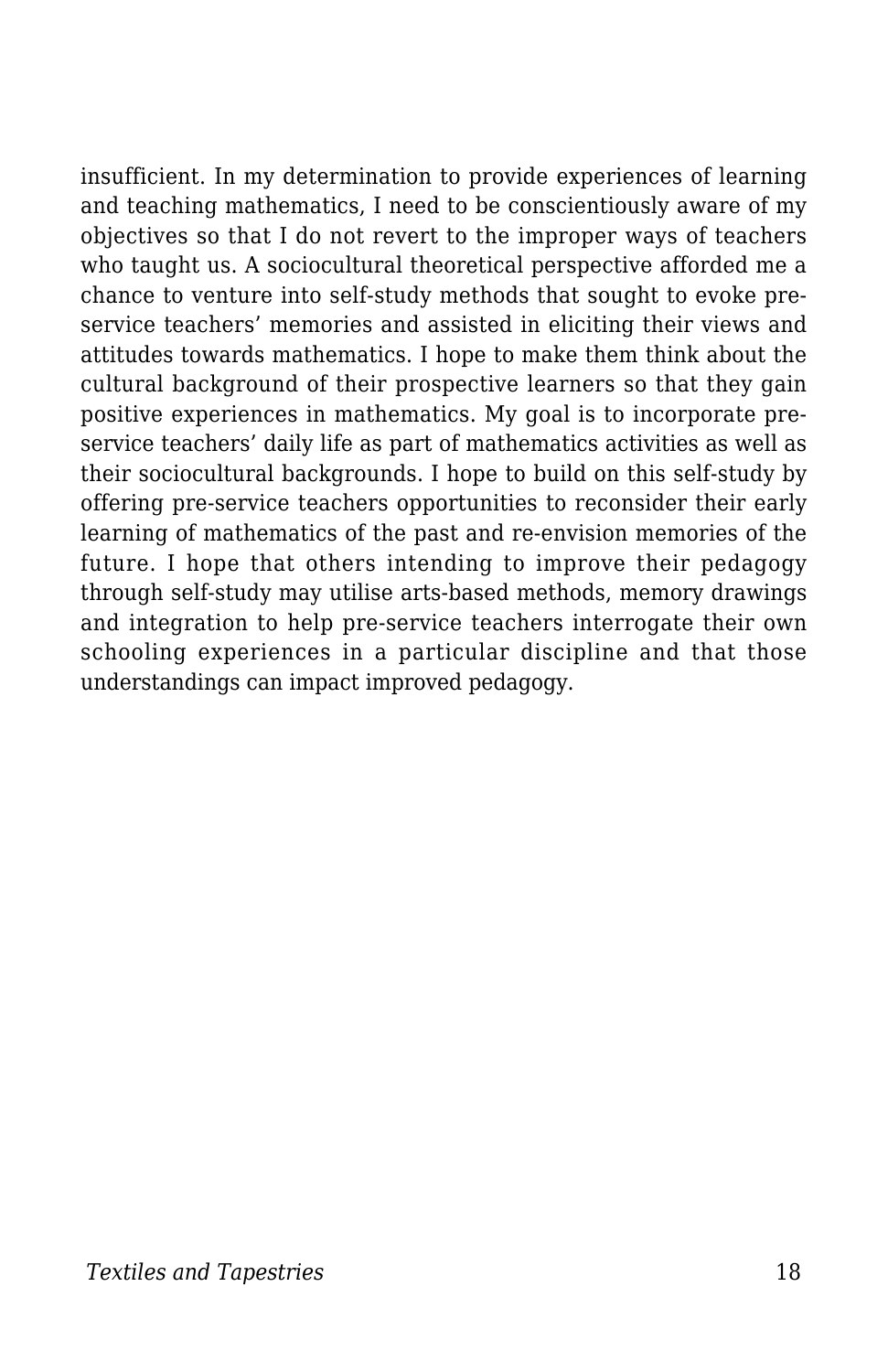## **References**

Akyeampong, K., Pryor, J., Westbrook, J., & Lussier, K. (2011). *Teacher preparation and continuing professional development in Africa*. Centre for International Education.

Allender, J., & Allender, D. (2006). How did our early education determine who we are as teachers. In L.M. Fitzgerald, M.L Heston, & D.L. Tidwell (Eds.), *Collaboration and community: Proceedings of the sixth international conference on self-study of teacher education practices.* University of Northern Iowa.

Björklund, C., & Ahlskog-Björkman, E. (2017). Approaches to teaching in thematic work: early childhood teachers' integration of mathematics and art. *International Journal of Early Years Education, 25*(2), 98-111.

Carrim, N. (1998). Antiracism in the "new" South African educational order. *Cambridge Journal of Education, 28*(3), 301-320.

Department of Basic Education. (2011). *Curriculum and Assessment Policy Statement Grades R-3: Mathematics*. Government Press.

Gerdes, P. (1998). On culture and mathematics teacher education. *Journal of Mathematics Teacher Education, 1,* 33-53.

Goodell, J. E. (2011). Reforming mathematics teacher education through self-study. In S. Schuck, & P. Pereira (Eds.), *What counts in teaching mathematics: Adding value to self and content (pp. 111-125).* Springer.

Goos, M. (2014). Creating opportunities to learn in mathematics education: A sociocultural perspective. *Mathematics Education Research Journal, 26*(3), 439-457.

John-Steiner, V., & Mahn, H. (1996). Sociocultural Approaches to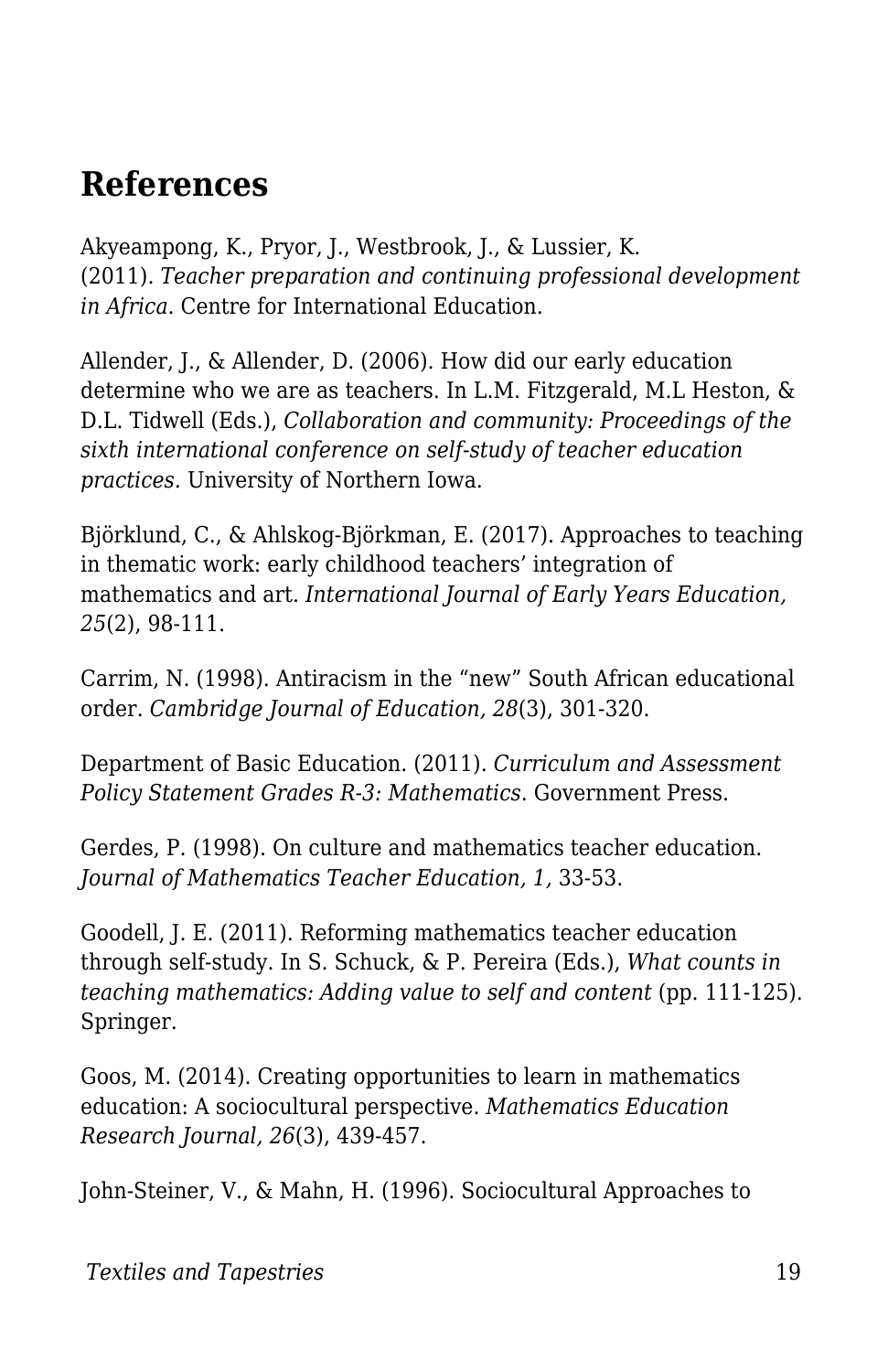Learning and Development: A Vygotskian Framework. *Educational Psychologist, 31*(3/4), 191-206.

Korthagen, F. (2017). Inconvenient truths about teacher learning: Towards professional development 3.0. *Teachers and Teaching, 23*(4), 387-405.

Laridon, P., Mosimege, M., & Mogari, D. (2005). Ethnomathematics research in South Africa. In R. Vithal, J. Adler, & C. Keitel (Eds.), *Researching Mathematics Education in South Africa: Perspectives, Practices and Possibilities* (pp. 133-160). HSRC Press.

Linder, S. M., Powers-Costello, B., & Stegelin, D. A. (2011). Mathematics in early childhood: Research-based rationale and practical strategies. *Early Childhood Education Journal, 39*, 29-37.

Maasepp, B., & Bobis, J. (2015). Prospective Primary Teachers' Beliefs about Mathematics. *Mathematics Teacher Education and Development, 16*(2), 89-107.

Mitchell, C. (2008). Getting the picture and changing the picture: visual methodologies and educational research in South Africa. *South African Journal of Education, 28*, 365-383.

Mitchell, C., Magubane, S., Burkholder, C., & Saloojee, S. (2019). Ethically significant moments in stirring up memories. In K. Pithouse-Morgan, D. Pillay, & C. Mitchell (Eds.), *Memory Mosaics: Researching teacher professional learning through artful memory-work* (pp. 175-192). Springer.

Morrell, R. (2001). Corporal punishment in South African schools: a neglected explanation for its persistence. *South African Journal of Education, 21*(4), 292-299.

Nicol, C. (2011). Growing possibilities: Designing mathematical and pedagogical problems using variation. In S. Schuck & P. Pereira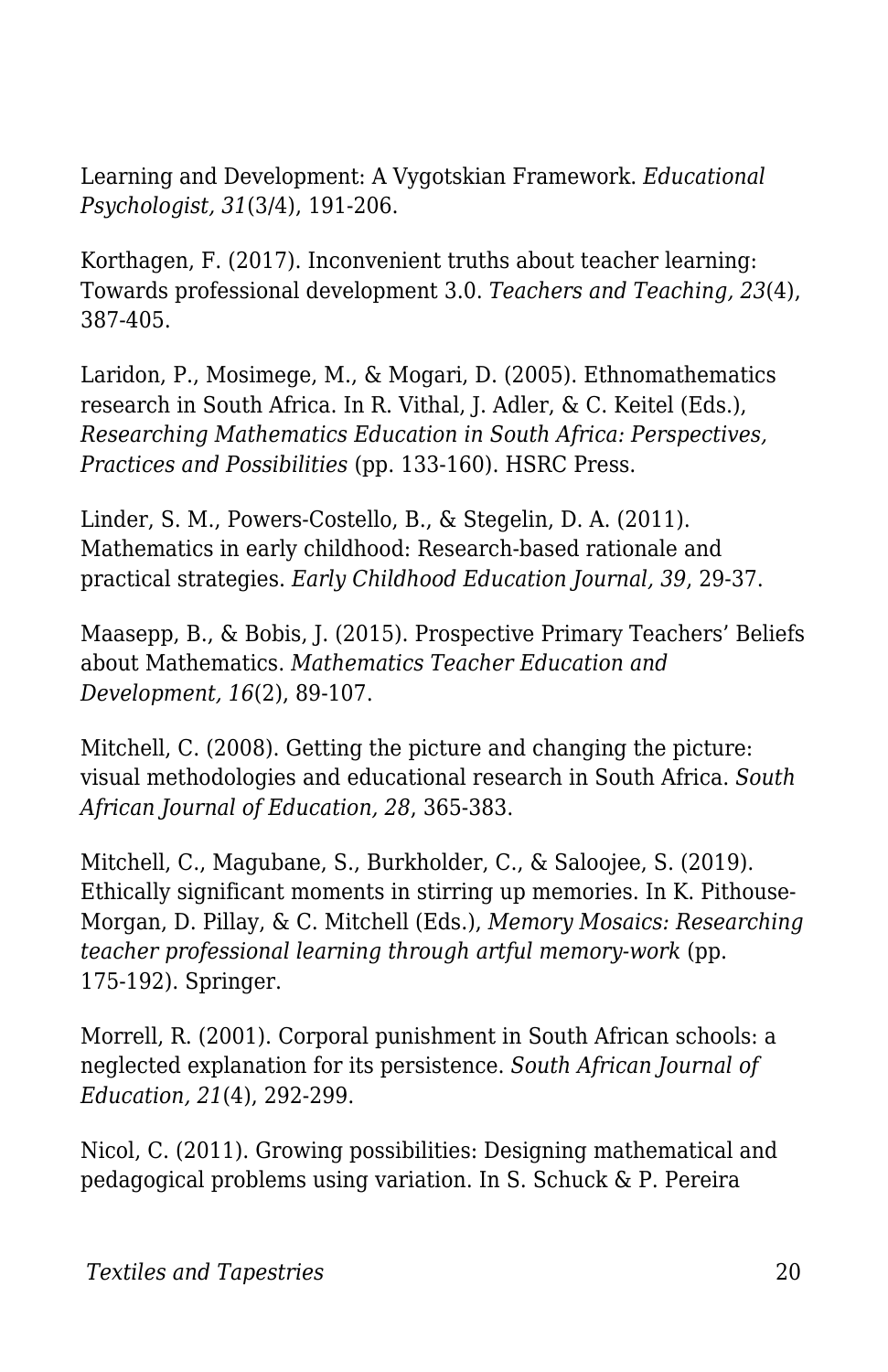(Eds.), *What counts in teaching mathematics: Adding value to self and content* (Vol. 11, pp. 45-60). Springer.

Nkopodi, N., & Mosimege, M. (2009). Incorporating the indigenous game of morabaraba in the learning of mathematics. *South African Journal of Childhood Education, 29,* 377-392.

O'Reilly-Scanlon, K. (2002). Muted echoes and lavender shadows: Memory work and self-study. In C. Kosnik, A. R. Freese, & A. P. Samaras (Eds.), *Making a difference in teacher education through self-study*. Proceedings of the Fourth International Conference on Self-Study of Teacher Education Practices, Herstmonceux Castle, East Sussex, England (Vol. 2. pp. 74-78). OISE University of Toronto.

Pereira, P. (2005). Becoming a teacher of mathematics. *Studying Teacher Education, 1*(1), 69-83.

Pithouse-Morgan, K., Makhanya, H., Downing, G., & Phewa, N. (2019). Picturing a more hopeful future: Teacher-researchers drawing early memories of school. In K. Pithouse-Morgan, D. Pillay, & C. Mitchell (Eds.), *Memory mosaics: Researching teacher professional learning through artful memory-work* (pp. 55-75). Springer.

Pournara, C., Hodgen, J., Adler, J., & Pillay, V. (2015). Can improving teachers' knowledge of mathematics lead to gains in learners' attainment in Mathematics? *South African Journal of Education, 32*(5), 1-10.

Richards, J. C. (2013). Exploring education students' reflexivity through the arts and sharing my "bricolage" dilemmas. *The Qualitative Report, 18*(44), 1-23.

Samaras, A. P. (2002). *Self-study for teacher educators: Crafting a pedagogy for education change.* Peter Lang.

Samaras, A. P., & Freese, A.R. (2006). *Self-study of teaching*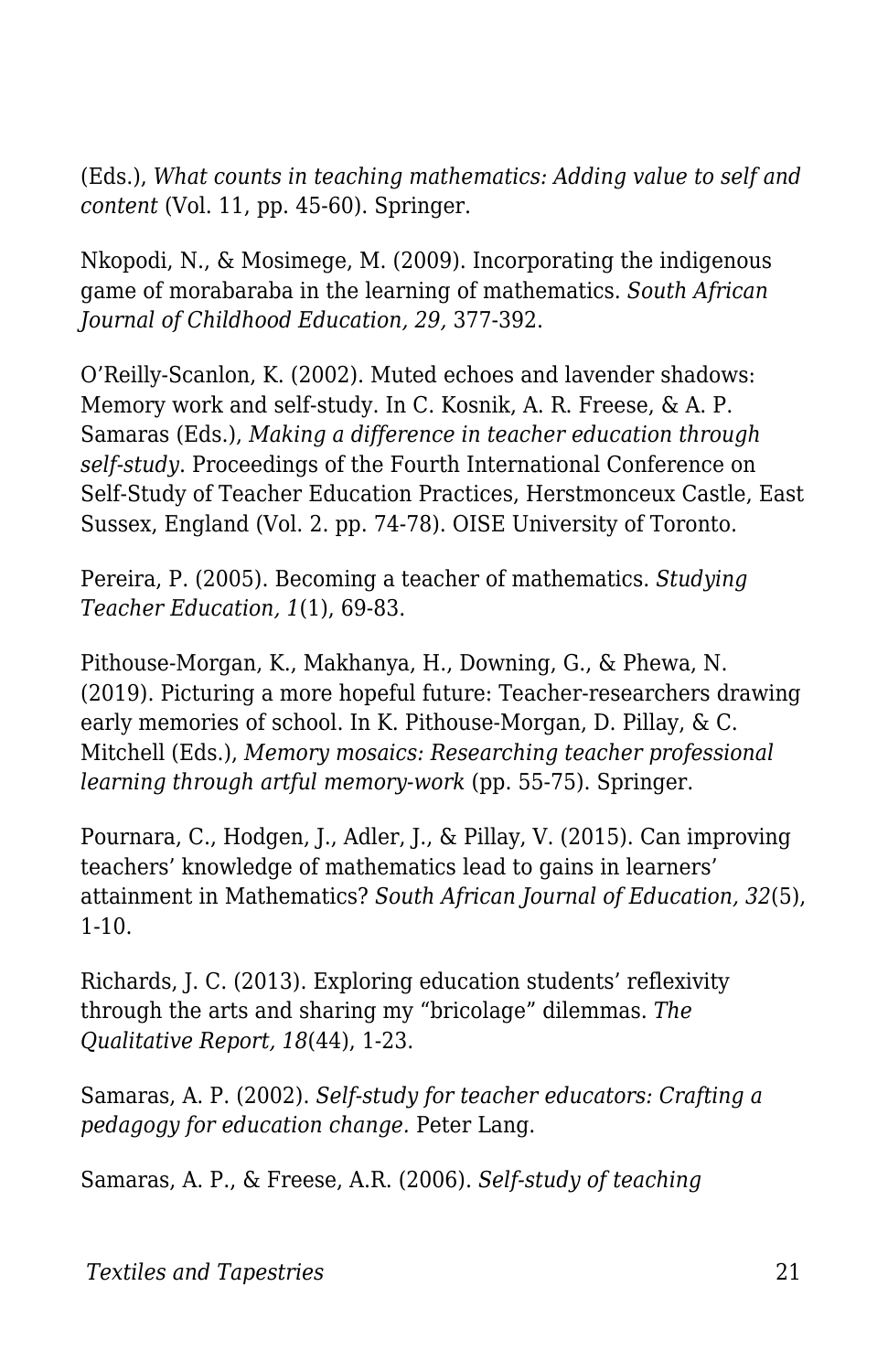*practices*. Peter Lang.

Samaras, A. P. (2011). *Self-Study Teacher Research: Improving your Practice Through Collaborative Inquiry*. Sage Publications, Inc.

Schuck, S., & Russell, T. (2005). Self-study, critical friendship and the complexities of teacher education. *Studying Teacher Education: A Journal of Self-Study of Teacher Education Practices, 1*(2), 107-121.

Schuck, S., & Pereira, P. (2011). What counts in mathematics education? In S. Schuck, & P. Pereira (Eds.), *What counts in teaching mathematics: Adding value to self and content (pp. 1-9). Springer.* 

Shulman, L.S. (1987). Knowledge and teaching: Foundations of the new reform. *Harvard Educational Review, 57,* 1-22.

Weber, S. (2014). Arts-based self-study: Documenting the ripple effect. *Perspective in Education, 32*(2), 8-20.